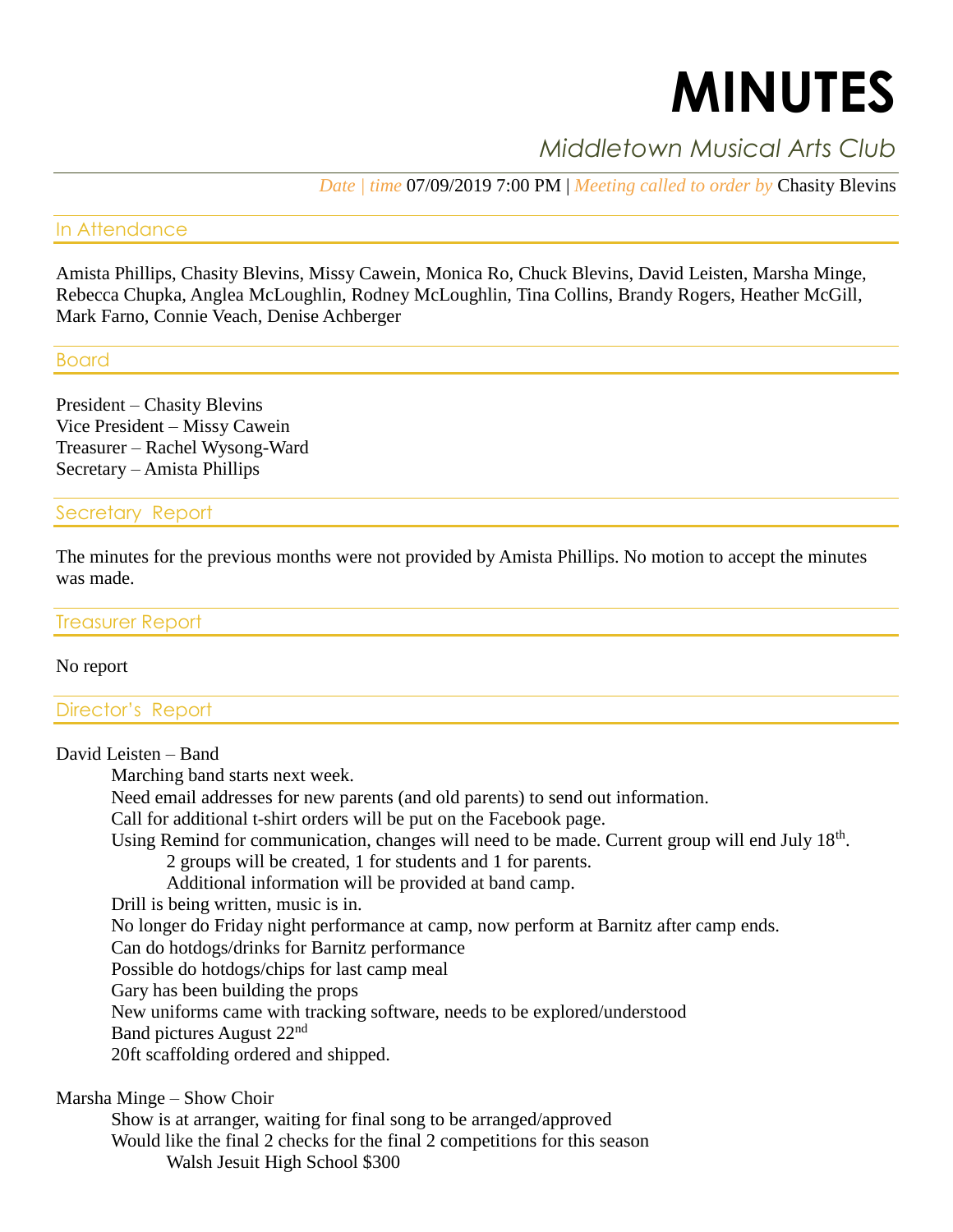South Dearborn \$175 Motion to approve made by Rebecca, second by Connie. Motion passed. Will have Kohl's fundraiser to move music in the near future Kohl's fundraiser occurred June  $6<sup>th</sup>$  moving music

Corey Hall – Orchestra No report

Stephanie Miller – Guard No report

#### Committee Reports

### Committee reports Maintenance  $&$  Transportation – Chuck Blevins  $&$  Gary Berkhouse Repairing trailers at this time Scaffolding has been ordered and delivered. Chuck will spend time learning to set it ups Uniforms & Costumes – Tammy Berkhouse and Julie Collier New uniforms are in Going to clean out uniform trailer and bring the old uniforms inside Need to set date for fitting Need to decide what to do with old uniforms Possibly allow parents to buy old student uniforms Hospitality & Celebrations – Tammy Berkhouse and Julie Collier Possibly feed kids on final day of band camp Dave will talk to camp director Tina will run concession for camp Concessions – Chasity Blevins 2 people are going to take over concessions, Denise and Roy Miller. Website & Publicity – Kindra Davis Completely up to date (except for Minutes) Charms may be integrated into website, this will be explored Would like to get dates/times for orchestra and all choir programs Ways & Means – Missy Cawein Received \$10k from school district, no check has been sent so far Chasity has sent emails to the treasurer in regards to invoicing. Possible August fundraiser of Middie beanie hats Will be having a quarter auction, need to book Community Room

Policy & Regulations – No update

Old Business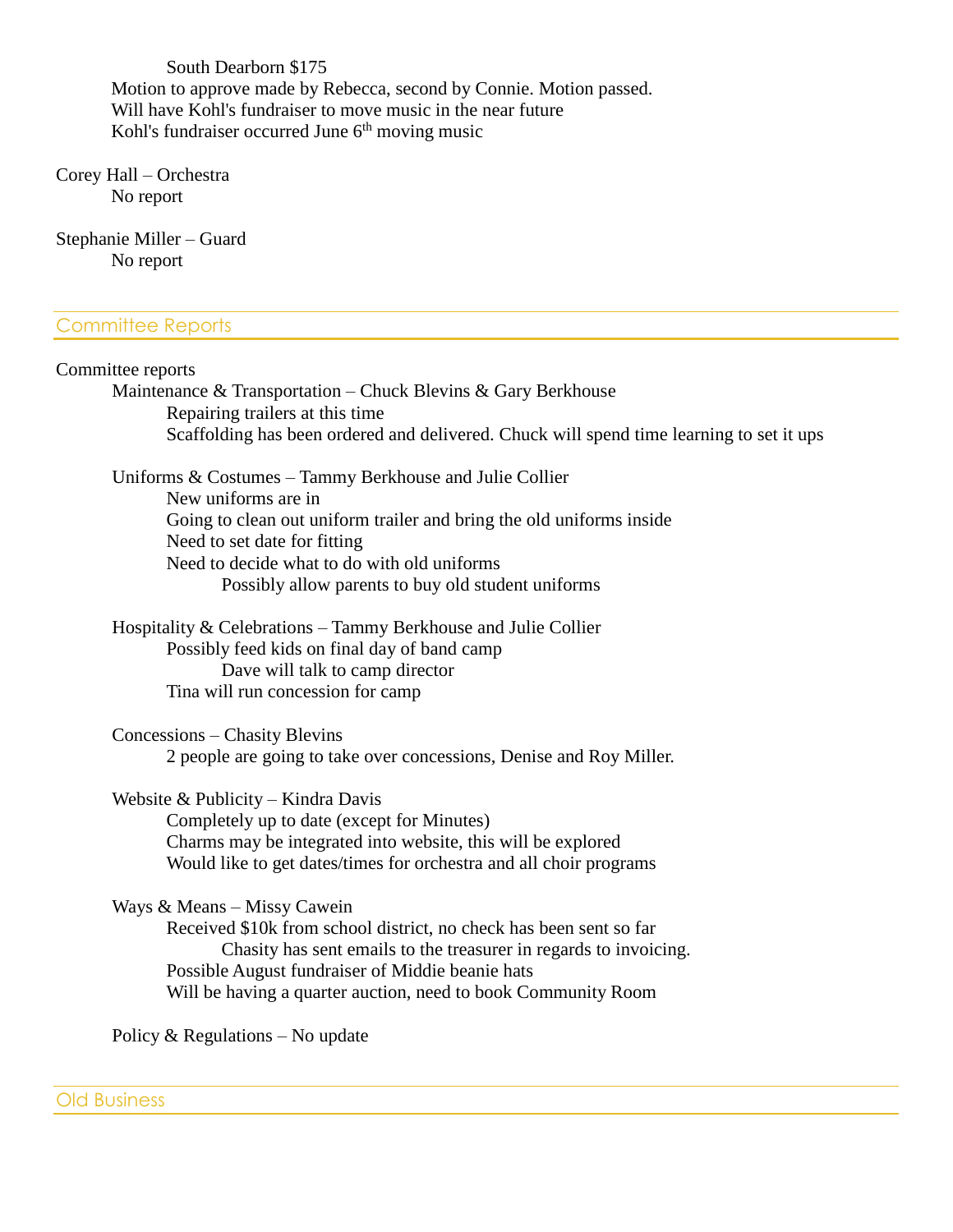#### New Business

Associates in Action is now Kohls Volunteer Program Uniforms are in!

Camp volunteers Connie Denise Tina Rebecca Brandy Kindra Theo Amista Missy T. Chasity Chuck Trustee voting All trustees voted in: Tina Collins Julie Collier Rebecca Chupka Kindra Davis Tammy Berkhouse Gary Berkhouse Chuck Blevins Chasity Blevins Amista Phillips Denise Achberger Melissa Cawein Wendy Snodderly Chris Snodderly Brandi Rogers Terry Bowman Monica Rothe Roy Miller Theo Cox Rylie Phillips Missy Thayer Connie Veach

Yearly Officer voting

Rachel Wysong-Ward

2<sup>nd</sup> Treasurer Nomination made by Chasity second by Rebecca. Motion passed. Connie Veach